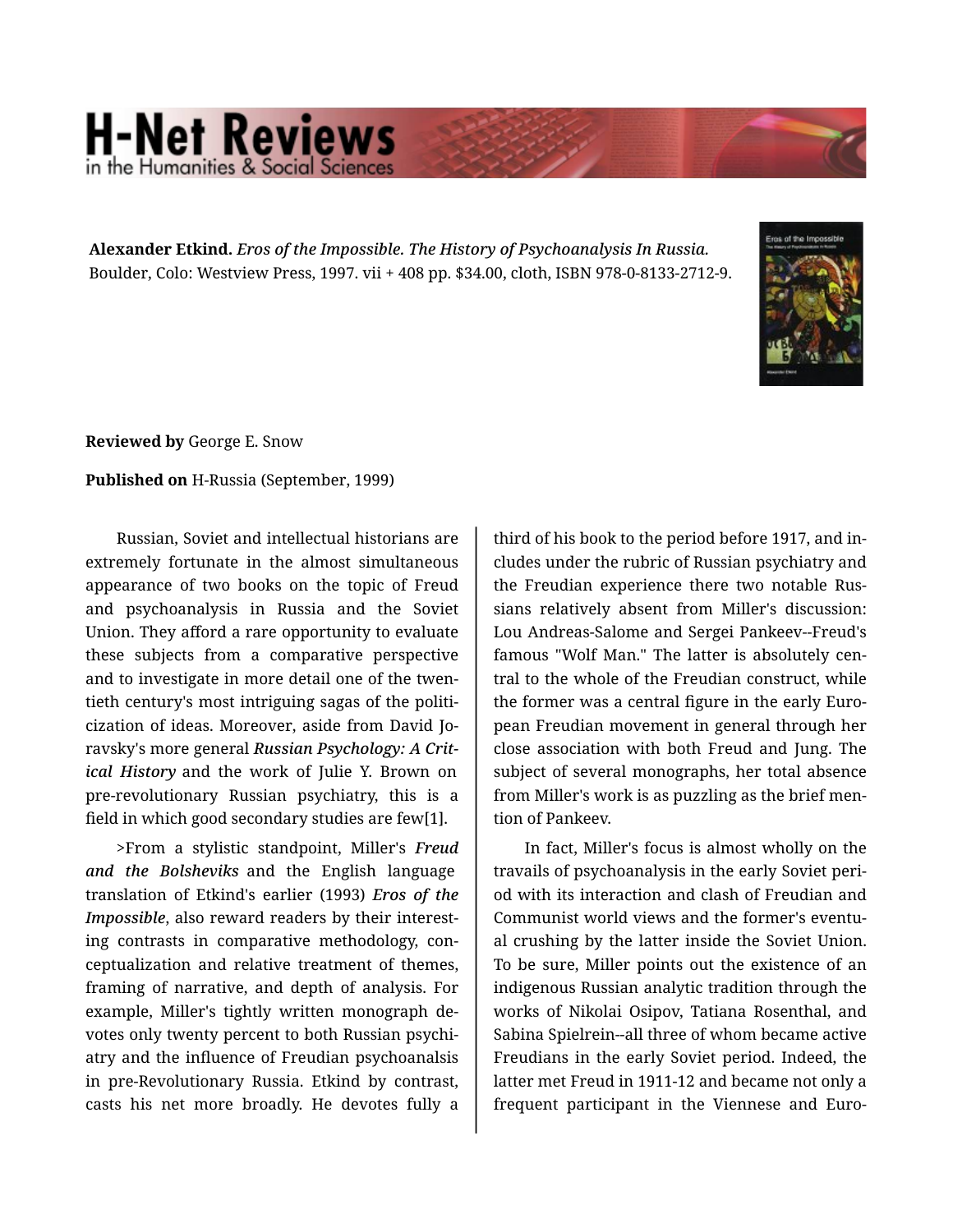pean psychoanalytic circles, but also a go-between for Freud and Jung, an intimate of the latter, and the creator of the concept of the "death wish" (for which Freud later took credit).

Miller notes too that the experimental nature of the early Soviet experience led not to the disap‐ pearance of Freudian analysis after the October Revolution, but in fact its toleration so long as it was nominally supportive of the revolution and its goals. The Russian psychoanalytic community thus faced the reality that its survival was impos‐ sible without the approval and tolerance of a par‐ ty that wanted all groups to tackle the problems which it defined as worthwhile. In this situation the Russian Freudians struck a Faustian bargain: in return for their official recognition by the State (thus making them, as Miller notes, the only offi‐ cially state-sanctioned psychoanalytic group in the world), they lost control over their ability to determine their own agenda. It would not, there‐ fore be too much of an exaggeration to say that the remainder of Miller's study is an expansion on the consequences of that bargain.

Delving deeply into the published materials, writings and stenographic records which detail the work of such Russian Freudians as Moshe Wulff, Sabina Spielrein, and Ivan Ermakov among others, he records the formation of the state-ap‐ proved Institute for Psychoanalysis. With its many activities--including establishment of a clin‐ ic for disturbed children in which psychoanalytic principles could be used in their treatment in an attempt to socialize them for the benefit of the State--this institution, Miller notes, attempted to find a link "between the collectivist ethos of a so‐ ciety committed to Communist principles...and the radical 'bourgeois individualism' inherent in Freud's psychoanalytic principles..." (p. 360).

An even more notorious example of attempt‐ ing to make Freudian psychoanalysis socially use‐ ful was the involvement of a number of Russian Freudians in the experiment with Pedology, but Miller mentions it only cursorily. Yet they were

never able to square this circle and thus, and thus, Miller notes, the position of Freudian psy‐ choanalysis began to erode in the mid-1920s and even more rapidly thereafter under Stalin's cul‐ tural offensive. Limning the essential points of the growing volume of anti-Freudian criticism, he pointedly notes the growing favoritism shown by authorities to the Pavlovian school of reflex physi‐ ology, stressing the initially benign distinction which was made beween the "rationalist and scientific" approach of the Pavlovian paradigm of the origins of mental functions and the "idealistic" paradigm of the Freudians.

These benign comparisons soon gave way to full-scale criticisms and open attacks on psycho‐ analysis; for example the charge that Freud's fa‐ mous "talking cure" was based on verbal dis‐ course and thus--similar to thoughts and desires- epiphenomenal. Miller thus takes the position that all facets of the numerous attacks launched against the Soviet Freudians once Lenin was dead and Trotsky was exiled (ranging from the hostile Congress on Human Behavior in 1930 to numer‐ ous articles in the pages of learned journals) were due primarily, if not exclusively, to the animus of the Communist regime.

Whatever the method, the regime succeeded, according to Miller, in establishing new guidelines for future inquiries into the nature of man and so‐ ciety--guidelines based on political rather than sci‐ entific or intellectual grounds. Two things are noteworthy here. First, this position of the Party's unmitigated responsibility for the demise of Rus‐ sian psychoanalysis is not in agreement with Etkind's conclusions and, second, the attacks, whether launched by former Freudians, Party hacks, or the merely ambitious are, in the final analysis, both confusing and difficult to sort out.

Since Miller appears more interested in the politics and the political implications of the topic than the ideas themselves, it is, consequently, these, rather than methods of the clinical applica‐ tion of Freudian psychoanalysis in the Soviet

2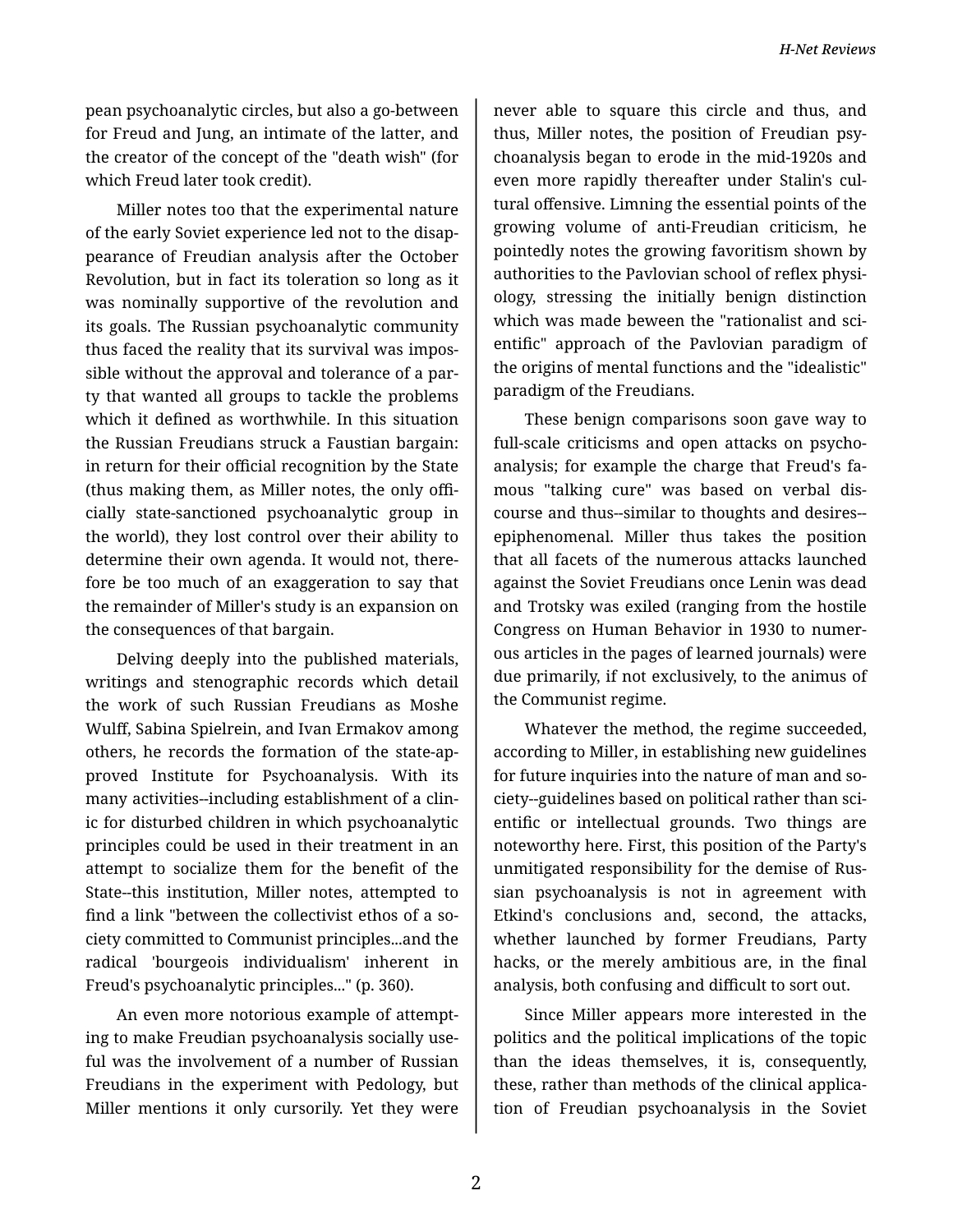Union that are his major focus. And although much of the literature involved in the resurrec‐ tion of Freudian psychology after Stalin's death are advanced and discussed here, the emphasis still appears distinctly political rather than intel‐ lectual; institutional rather than focused on men‐ talite.

Stylistically Miller's monograph is a tightly written, focused, and almost clinically dispassion‐ ate in tone. His research is prodigious and impres‐ sive. Yet there are some problems--albeit not of the author's creation. Rather, they seem to be edi‐ torial in nature. For example, the editors claim that Miller's book is "the first comprehensive his‐ tory of psychoanalysis in Russia from the last years of the tsars to the collapse of the Soviet Union. But Etkind's book appeared in Russian in 1993, a full five years before Miller's--and Miller graciously acknowledges Etkind's collegial assis‐ tance in the shaping of his own work through sharing parts of his own book while in manu‐ script.

The editors further claim that the book is based--at least in part--on "newly opened Soviet archives." But there is no section specifically re‐ ferring to archives or archival materials in Miller's eighteen-page bibliography and there are no citations of any *fondy*, *opisi*, or *dela* in the thir‐ ty-five pages of endnotes. Finally, at least one chapter in Miller's book, Chapter Four ("Freud in the House of Lenin"), is curiously close to the title of Etkind's Chapter Six, ("Psychoanalysis in the Land of the Bolsheviks").

Etkind's book, on the other hand, is in the very broadest sense both a cultural and an intel‐ lectual history of psychoanalysis in Russia and the Soviet Union. In the introduction he contextual‐ izes the role of Freudian ideas--indeed of any idea--within the tradition of what he terms Rus‐ sian Romanticism by quoting Grigoriev's remarks on its tendency to take ideas, however odd or laughable, to their utmost limit and to attempt to put them into practice. Further, he notes that this

tendency was accompanied by the belief ex‐ pressed by Bogdanov in 1904 that man was only a means toward a more advanced, future creature.

This inherently transformative nature of Freud's ideas not only made their assimilation in Russia more rapid and without opposition than in the West, but also seemingly addressed problems central to the intelligentsia's quest for knowledge and eagerness to free itself from traditional con‐ straints (p. 2). Etkind also more than implies that this maximalist approach recommended Marxism to Russian intellectuals. The dichotomy and con‐ flict--as well as the essential similarity of goals be‐ tween the two world views--are thus set up for readers very early.

Russian Symbolism represents the essence of this kind of Romanticism for Etkind. Personalities, ideas, and epochs and their interaction play a much greater role in Etkind's history of psycho‐ analysis in Russia than in Miller's approach, lead‐ ing him to frame his narrative as something of a discourse between Oedipus and Dionysus; be‐ tween the intense individuality, non-confounding of feelings, and separation of love and hatred of the former and the alleviation of opposition be‐ tween individual and universal, man and woman, parent and child through synthesis of the latter.

Etkind thus sees the *oeuvre* of the Russian Symbolists as prefiguring Freudian psychoanalyti‐ cal concepts and contends that it filled the same roles and performed roughly the same sociocul‐ tural and psychological functions that psycho‐ analysis had come to fill in German-and in Eng‐ lish-speaking countries at the time. It was, then, a movement that "transcended literature and was indissolubly connected with issues of religion, philosophy, and community" (p. 76). He backs up this assertion by a detailed comparison and con‐ trast of the two that is at once highly allusive and potentially confusing to readers not already famil‐ iar with the figures and issues of Russia's "Silver Age."

3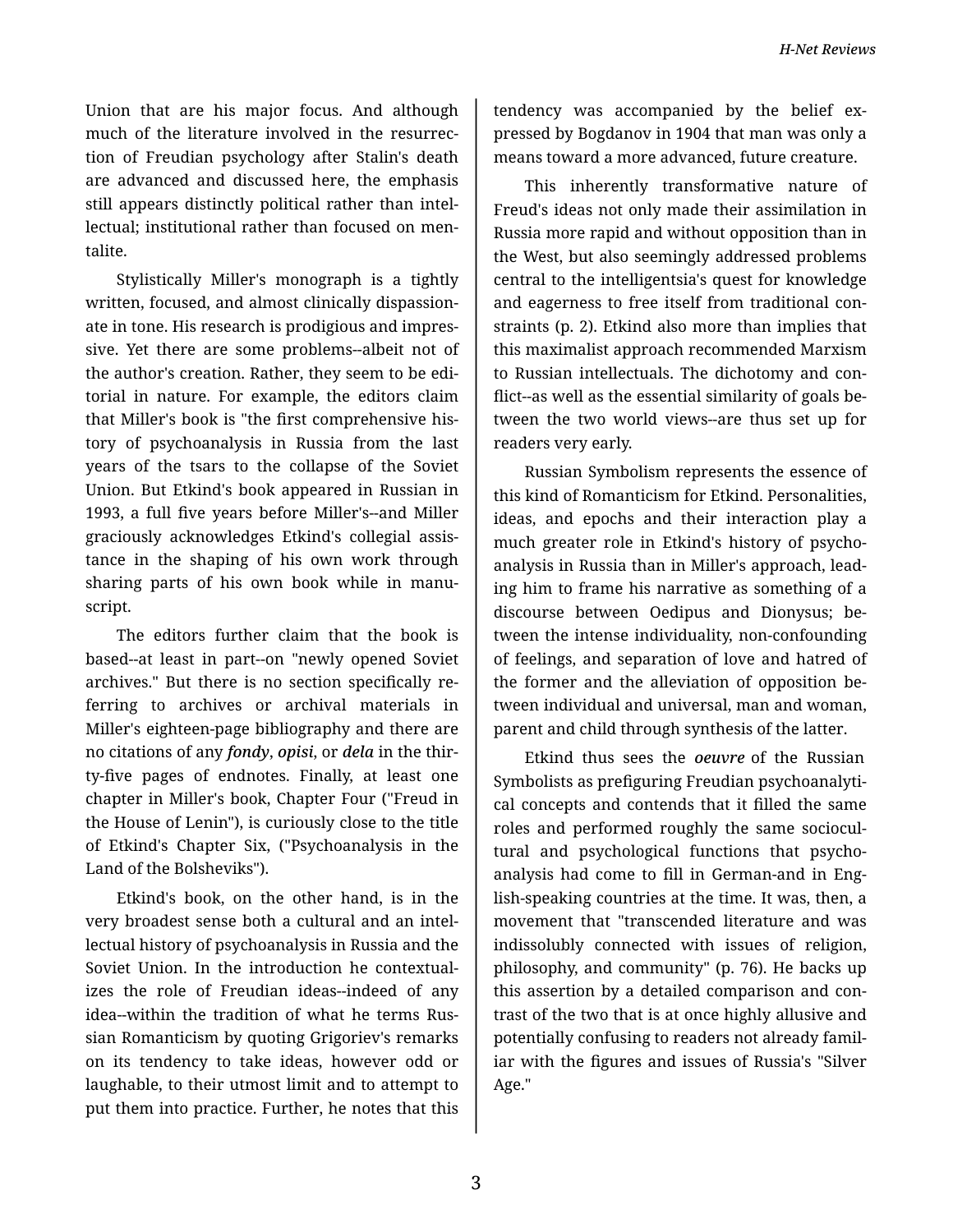Despite this, by the end of the first two chap‐ ters the reader is fully aware that Etkind's arena is a much broader one than Miller's. It is only af‐ ter a detailed investigation of Pankeev's typicality as a neurotic Russian turn-of-the-century intellec‐ tual that the author turns to psychoanalytic activi‐ ty in Russia before World War I. Here the names and figures noted by Miller are revisited, but, in addition, the reader is introduced to figures ab‐ sent from or only briefly mentioned in the latter's work--e. g., A. Pevnitsky, Nikolai Bernstein, Iurii Kannabikh, and Aron Zalkind. However--again-- Etkind notes where Miller has not, that in Russian practice, psychoanalytic concepts often were ap‐ plied in the general cultural context of art and politics before finding a direct application on the analyst's couch (p. 121).

Moreover, the real area of comparison be‐ tween Etkind's and Miller's works is their relative treatment of one of the seminal figures of Russian psychoanalysis: Sabina Spielrein. Whereas Miller devotes a dozen pages to her and to her work, Etkind makes much more of her centrality as a pi‐ oneer of Freudian analysis in Russia and as a transition figure from pre-revolutionary to Bol‐ shevik Russia. He does this, moreover, in a lengthy chapter of almost fifty pages, one based extensively on Spielrein's correspondence found in Carotenuto's *A Secret Symetry: Sabina Spielrein Between Jung and Freud*, the *Freud-Jung Corre‐ spondence* itself, and materials from the Central State Archives of Russia, whereas Miller has obvi‐ ously used only the first two. The background and bona fides of this remarkable woman are thus thoroughly established--as is her theory of the death wish, her chief contribution to the Freudian canon[2].

It is only after this that Etkind turns to the fate of Russian psychoanalysis in the Soviet peri‐ od, noting explicitly--where Miller only strongly implies it--that the "Marxist-leaning" and "Marx‐ ist-agitating" segments of the non-Party intelli‐ gentsia were particularly attracted to it in the

days immediately following October 1917 (p. 179). Yet Etkind also notes (as does Miller), the growing preoccuption of the *political* elite with an "alter‐ ation of man" that implied a deep-rooted transfor‐ mation of human nature within the socialist mold. This preoccupation he stresses, caused that elite to look for new ideas to complete such a process, and Freudian psychoanalysis was one such idea. In this way the new political masters of Russia sought to achieve the political and econom‐ ic structural changes it had theretofore failed to attain, relying instead on psychoanalysis and edu‐ cational experimentation, at least temporarily. In any case, it was to be an alteration of mankind through a reformation of its consciousness with the assistance of Freudian analysis (pp. 183-185).

Etkind is unambiguous in his assertion that the master architect of this Faustian bargain for Russian Freudians was Leon Trotsky. The political link between the latter and Russian psychoanaly‐ sis has, in Etkind's view, been consistently under‐ estimated in Western literature on the history of psychoanalysis. He thus strives to set right this lack of appreciation--devoting over forty pages to Trotsky, a dozen of which specifically deal with his intellectual enthusiasm and continued political support for both psychoanalysis and its educa‐ tional offshoot, pedology. The latter, a unique So‐ viet approach stressing the transformation of hu‐ man nature through childhood, was founded by people who had gone through relatively serious training in psychoanalysis (p. 5).

Hence, Etkind forcefully argues that the apogee of the strength of both movements came at a time--the early 1920s--when Trotsky was ex‐ erting maximal influence, and their stagnation and fall coincided with his political fall (p. 241). He insists that, despite support from Krupskaia, Radek, and even Stalin for the activities of the Moscow Psychoanalytic Society and its orphan‐ age, the Trotsky link was its major strength (and, ultimately, drawback), since even its vice-presi‐ dent, Viktor Kopp was a conspicuous figure in the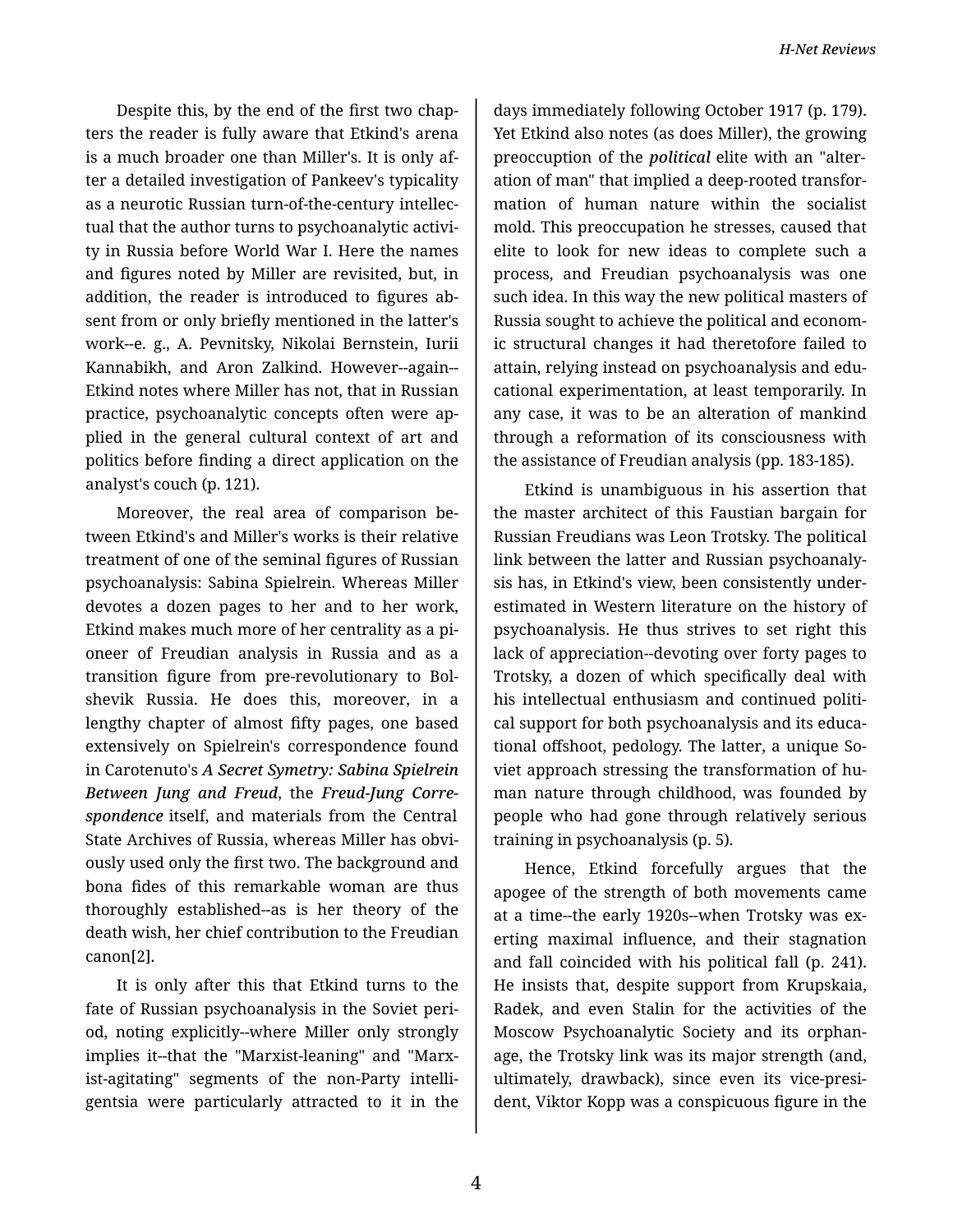Trotskyist Opposition. What evidence Etkind pos‐ sesses of Stalin's early support for the Moscow Psychoanalytic Society aside from his son Vasilii's attendance at its Psychoanalytic Orphanage we are not vouchsafed, however. But he is unambigu‐ ous in his judgement that its members were fully aware of the political nature of its activity, and that portrayers of its leaders as dissidents bravely opposing the system, or as "autistic intellectuals" who paid no heed to the political process are inac‐ curate. Miller, as noted above, appears to be clos‐ er to this latter position than the former.

The remaining chapters of Etkind's book are devoted to a number of matters, including a de‐ tailed analysis of the pedology phenomenon and to subjects that are interesting but, in the main, highly speculative and connected by only a thin tissue of inference. The first of these is his view‐ point that the international psychoanalytical movement was financed indirectly by the Soviets through monies supplied to Max Eitington by a relative highly placed in Stalin's NKVD from the mid- to the late-1920s. If true, how then does one account for the heightened attacks on psychoanal‐ ysis and its eventual demise in the 1930s? Of course, Stalin's pursuit of one policy abroad and a totally different one at home is not unheard of.

The second issue is encompassed by the penultimate chapter, "The Ambassador and Sa‐ tan." With Mikhail Bulgakov, former U.S. Ambas‐ sador to the Soviet Union William Bullitt, and Bul‐ gakov's *The Master and Margarita* as pivotal ele‐ ments, the common denominator of this section is, again, Freud. Bullitt was both an analysand and collaborator on a biography of Woodrow Wil‐ son with the founder of psychoanalysis. As am‐ bassador to the Soviet Union at the very time when psychoanalitic concepts were under increasing attack from officials, Bullitt exercised-- Etkind would have us know--a hypnotic influence on Bulgakov, because of the former's worldliness, sophistication and association with all that was exotic and strange in a world increasingly denied

Soviet writers and intellectuals. This combination resulted, Etkind further contends, in the incorpo‐ ration of much of Bullitt's personality in the char‐ acter of Woland and the tranferral of many of the soires and get-togethers at Spasso House into the wild and orgiastic scenes in the novel.

Etkind thus sees this work as both a cry for help (emigration) and an attempt to come to grips with the question of whether Russians could be- and, indeed, had been--transformed into the *homo sovieticus* so intensely desired by Stalin and his associates. It is precisely this concern which serves as a coda in the final chapter, one which is a consideration of the impact on and internaliza‐ tion of elements of the Freudian paradigm by Rus‐ sian intellectuals as diverse as Mikhail Zoshchenko, Sergei Eisenstein, and Mikhail Bakhtin.

It is also the concern of Etkind's Conclusion. Indeed, the latter is a brilliant piece of summary and analysis, a section which not only draws to‐ gether the many strands of the subject, but one which inevitably invites final comparisons with Miller's work. Etkind makes explicit his belief- again, one shared with Miller--that the history of psychoanalysis in Russia testifies to the penetra‐ bility of national borders by ideas (p. 347). Simi‐ larly, both authors note the incredible complexity of such transnational penetrations. But, unlike Miller, Etkind lays greater stress on the deadliness of the perverse results of such a process both in the case of psychoanalysis and Marxism. Etkind notes too that in the former case, the places occu‐ pied by sexuality in Freudian psychoanalytic the‐ ory and by transference in Freudian analytic practice were usurped in Russian theory and practice by questions of power and consciouness (p. 348).

Consequently, he argues that the wound to the Russian psychoanalytical community was largely self-inflicted. It was the practitioners themselves who abandoned these two staples of Western psychoanalysis in their eagerness to dis‐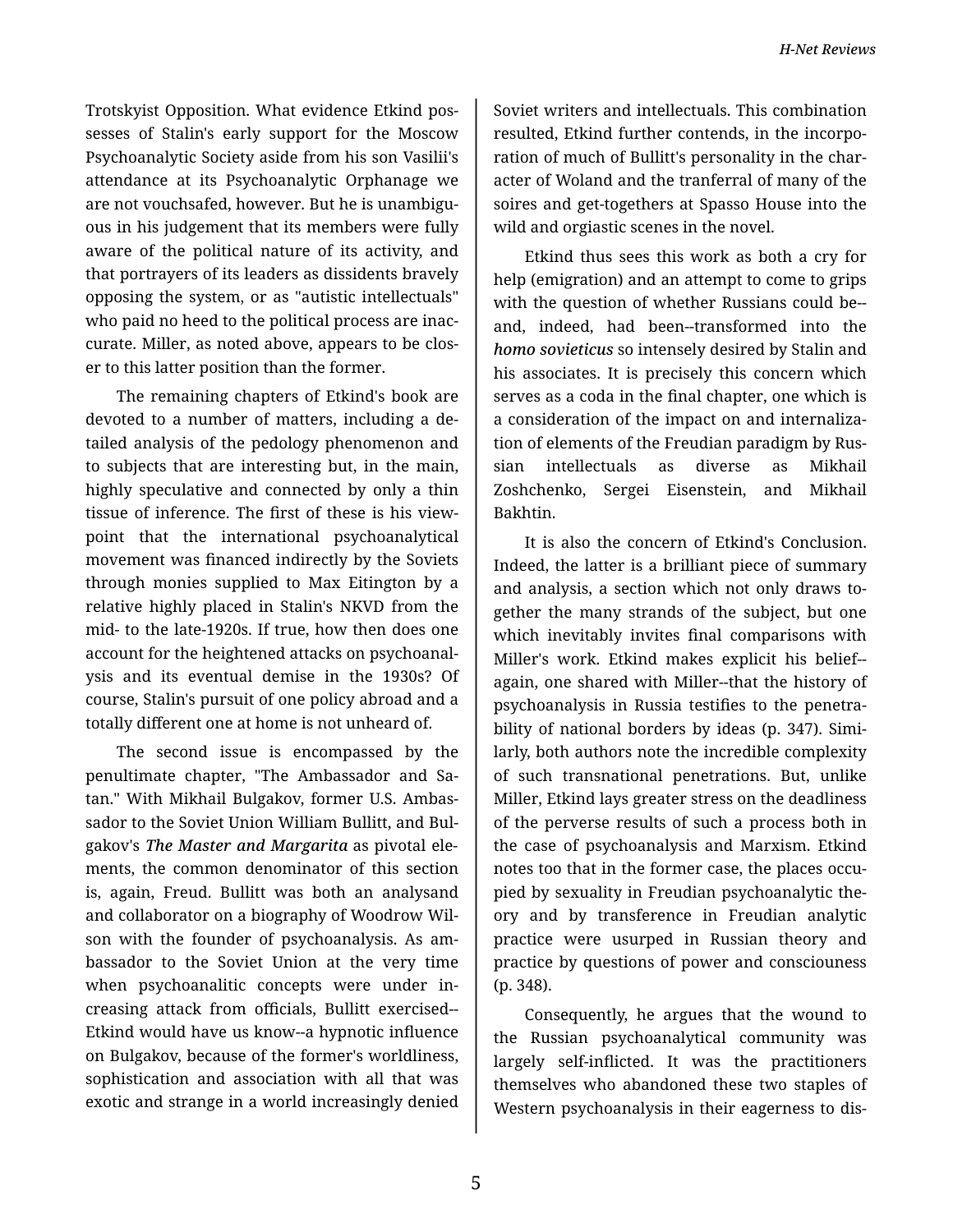cover other forces motivating the human psyche. Other traditions in early psychoanalysis were similarly abandoned or forgotten because they had no direct bearing on the problem of power. Thus the Faustian bargain and subsequent ruin, which Miller suggests as something of partnership between Soviet Russia's political leaders and the leaders of Russian psychoanalysis and in which the former "turned" on the latter, is seen by Etkind as wholly or at least largely the intellectual responsibility of the Russian practitioners of psy‐ choanalysis who struggled for political domi‐ nance rather than merely the ill-will of the au‐ thorities. Their fault, then, was their ultimate pur‐ suit of power in the service of death--the eros of the impossible.

Etkind's is a powerful, learned and stimulat‐ ing book; one that will certainly intrigue and in‐ form Russian, Soviet and intellectual historians alike. Professor Miller's book is similarly stimulat‐ ing and informative, but it lacks the scope and richness of Etkind's work. This should in no fash‐ ion be construed as a failing on Miller's part for he duly acknowledges the assistance Etkind has rendered him in his own research. Rather, it is a sad commentary on an age when university presses seek to economize by reducing complex issues to as few pages as possible.

## Notes

[1]. Julie Y. Brown, "Peasant Survival Strate‐ gies in Later Imperial Russia: The Social Uses of the Mental Hospital," *Social Problems* 34 (4), 1987, pp. 311-329; Idem., "Revolution and Psychoanaly‐ sis: The Mixing of Science and Politics in Russian Psychiatric Medicine, 1905-1913," *Russian Review* 46 (3) 1987, pp. 283-302; and David Joravsky, *Rus‐ sian Psychology. A Critical History* (New York, 1989).

[2]. Aldo Carotunato, *A Secret Symmetry: Sabina Spielrein Between Jung and Freud* (New York, 1982); and *The Freud/Jung Letters: The Cor‐ respondence Between Sigmund Freud and C. G. Jung*. Edited by William McGuire, translated by R.

F. C. Hull. Bollingen Series XCIV, (Princeton, New Jersey, 1974).

Copyright (c) 1999 by H-Net, all rights re‐ served. This work may be copied for non-profit educational use if proper credit is given to the au‐ thor and the list. For other permission, please con‐ tact H-Net@h-net.msu.edu.